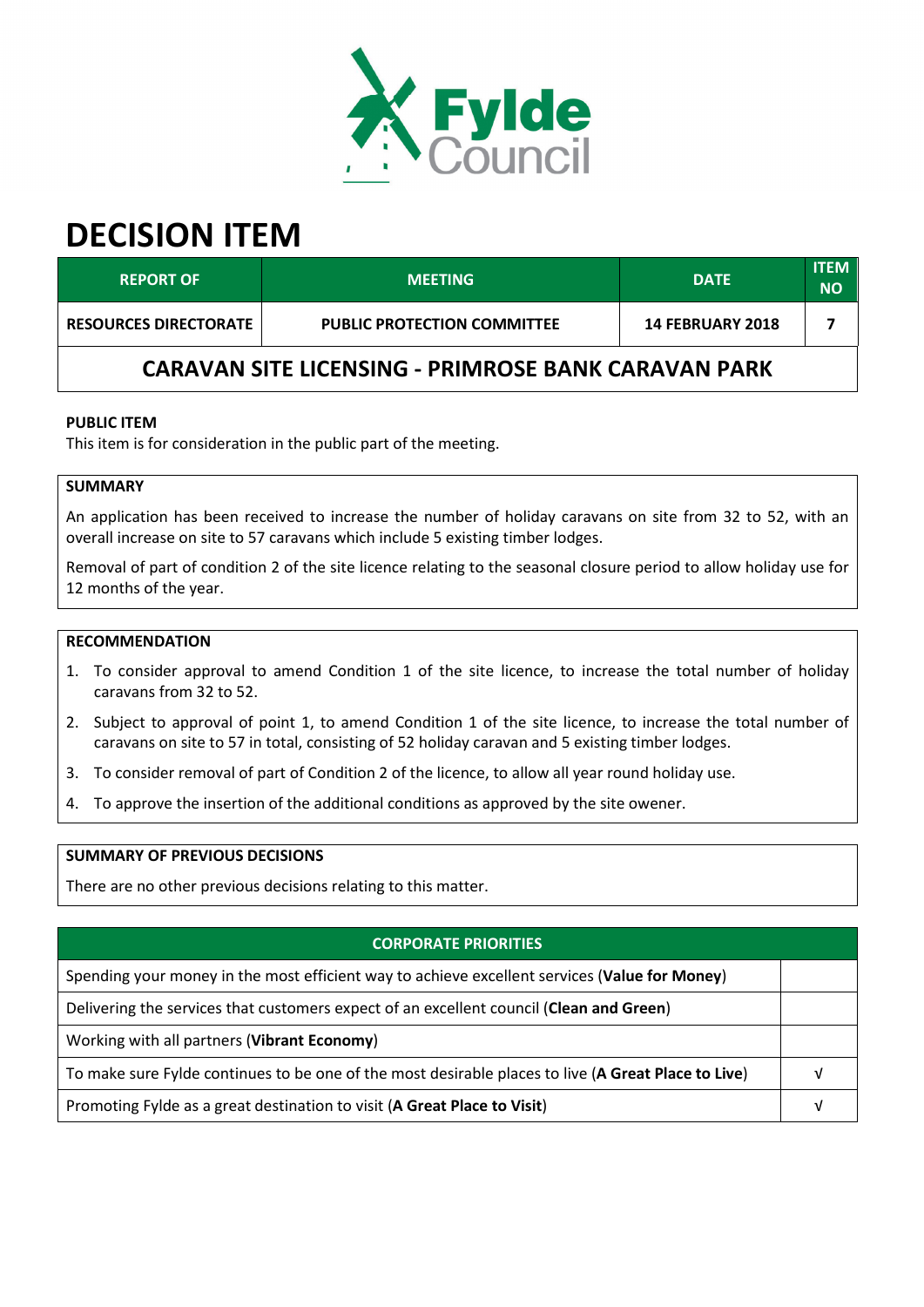### **REPORT**

- 1. An application<sup>1</sup> was received on 20<sup>th</sup> November 2017 from the site operator Pure Leisure of Primrose Bank Caravan Park, High Moor Farm, Singleton Road, Weeton, Lancashire, PR4 3JJ.
- 2. The applicant is seeking to remove part of condition 2 of the site licence<sup>2</sup> issued on  $7<sup>th</sup>$  November 2016 to allow all year round holiday use. Condition 2 of the site licence states *"Caravans shall be used solely for human habitation as static holiday caravans and no caravan shall be occupied between the 15th January and the last day of February in any one year".*
- 3. On the 29<sup>th</sup> October 2013, the Council's Planning Department approved a variation of condition (Ref-13/0531)<sup>3</sup> "Change of use of land from holiday caravan site with closure period to holiday caravan site open *12 months of the year".*
- 4. The applicant is further seeking to change the usage of the existing touring part of the site, to accommodate an additional 20 holiday static pitches.
- 5. The Council's Planning Department on the  $15<sup>th</sup>$  February 2016 granted change of use for (Ref- 15/0772<sup>4</sup>) *"Change of use for part of the site from 30 No. Touring Holiday Pitches to 20 No. static holiday pitches".*
- 6. Lancashire Fire and Rescue Services have been consulted on this application and their response is detailed in Appendix 5<sup>5</sup>.
- 7. The applicant was consulted to canvass their opinions to include the following additional conditions within the site licence:

- Static holiday caravans shall be occupied for holiday purposes only and not as a person's sole or main place of residence.

- The owner/operator of the caravan site shall maintain a register of names of all owners/occupiers of individual caravans and of their main home address and make this information available at all reasonable times to the local authority.

Pure Leisure's response<sup>6</sup> can be found is detailed in Appendix 6.

| <b>IMPLICATIONS</b>                     |                                        |  |  |
|-----------------------------------------|----------------------------------------|--|--|
| Finance                                 | None arising directly from the report. |  |  |
| Legal                                   | None arising directly from the report. |  |  |
| <b>Community Safety</b>                 | None arising directly from the report. |  |  |
| Human Rights and Equalities             | None arising directly from the report. |  |  |
| Sustainability and Environmental Impact | None arising directly from the report. |  |  |
| Health & Safety and Risk Management     | None arising directly from the report. |  |  |

| <b>LEAD AUTHOR</b> | <b>CONTACT DETAILS</b>                        | <b>DATE</b>                   |
|--------------------|-----------------------------------------------|-------------------------------|
| Michael Duck       | Michael.duck@fylde.gov.uk<br>Tel 01253 658620 | 25 <sup>th</sup> January 2018 |

<sup>&</sup>lt;sup>1</sup> Application received to amend and removal conditions of site licence issued on  $7<sup>th</sup>$  November 2016.

 $\overline{a}$ 

<sup>&</sup>lt;sup>2</sup> Primrose Bank Caravan Park, holiday static site licence issued on  $7<sup>th</sup>$  November 2016.

<sup>&</sup>lt;sup>3</sup> Planning Approval 13/0531- Change of use of land from holiday caravan site with closure period to holiday caravan site open 12 months of the year.

<sup>&</sup>lt;sup>4</sup> Change of use granted- 15/0772- for use of part of the site from 30 No. touring holiday pitches to 20 No. static holiday pitches.

 $5$  Lancashire Fire and Rescue Services consultation response.

<sup>&</sup>lt;sup>6</sup> Pure Leisure's response to include additional conditions to prevent holiday static caravans being used on a residential basis.